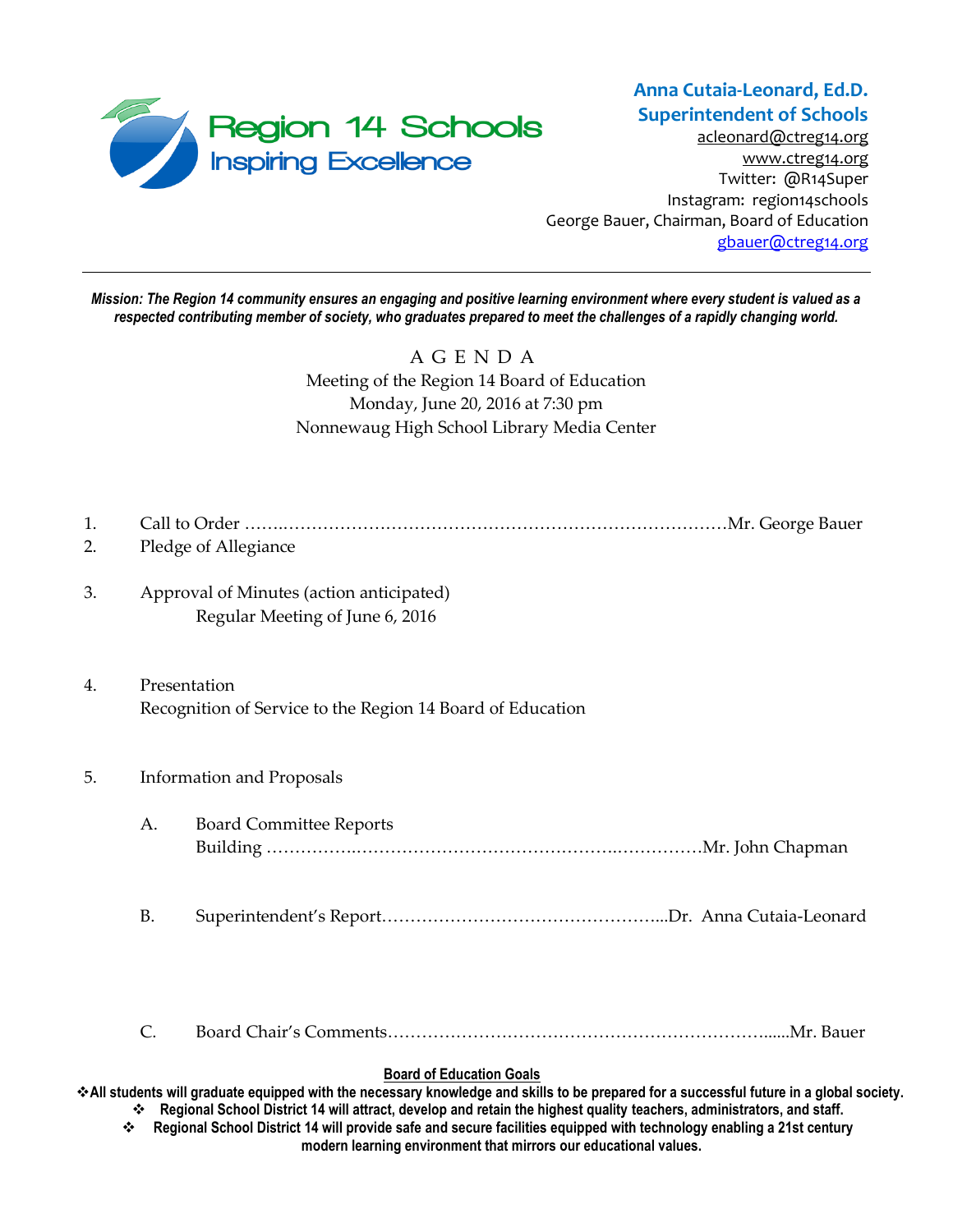6. Privilege of the Floor

The Board of Education will recognize citizens of Bethlehem and Woodbury, who are asked to state their name and town of residence and to please limit comments to three (3) minutes. All comments should be addressed to the Board of Education Chair. Decorum will be enforced.

- 7. Business Requiring Board Action (action anticipated)
	- A. Approval of Out-of-State/Overnight Field Trips
		- i. Nonnewaug High School Students to National FFA Dairy Judging Contest

Move that the Region 14 Board of Education approve Nonnewaug High School Students to the National Invitational FFA Dairy Judging Contest, World Dairy Expo, Madison, WI, Friday, 9/30/16 through Wednesday, 10/5/16 for four students and two chaperones (one faculty and one background checked parent) via air transportation and funded through the Ag Production and FFA Student Activity Accounts (students responsible for food).

ii. Nonnewaug High School Students to All-American Dairy Judging Contest

Move that the Region 14 Board of Education approve Nonnewaug High School Students to the All-American Invitational Dairy Judging Contest, Harrisburg, PA, Sunday 9/18/16 through Monday, 9/19/16 for four students and two chaperones (one faculty and one background checked parent) via the Agriscience Bus and funded through Ag Production Student Activity Account (students responsible for food).

## B. Connecticut Healthy Foods Certification

Move that the Region 14 Board of Education opt in to the CT Healthy Foods Program for 2016-2017

C. Appointment of Auditor

Move that the Region 14 Board of Education appoint Charles Heaven & Co., 207-231 Bank St. Waterbury, CT 06702 as auditor for the fiscal year end periods 2016, 2017 and 2018.

D. Bond Payment Reserve

Move that the entire \$390,000 from budget account #BOE 90 (Bond Payment Reserve) from the 2015-2016 District budget lapse and be designated as surplus funds

E. Reserve Fund

Move that \$327,366 be transferred from those surplus funds remaining from the 2015-2016 fiscal year and be appropriated to the Reserve Fund for Capital and Non-Recurring Expenditures (BOE account #99), and any subsequent appropriations from said Reserve Fund to be in accordance with Connecticut General statutes 10-51(d)(2).

## **Board of Education Goals**

**All students will graduate equipped with the necessary knowledge and skills to be prepared for a successful future in a global society. Regional School District 14 will attract, develop and retain the highest quality teachers, administrators, and staff.**

 **Regional School District 14 will provide safe and secure facilities equipped with technology enabling a 21st century modern learning environment that mirrors our educational values.**